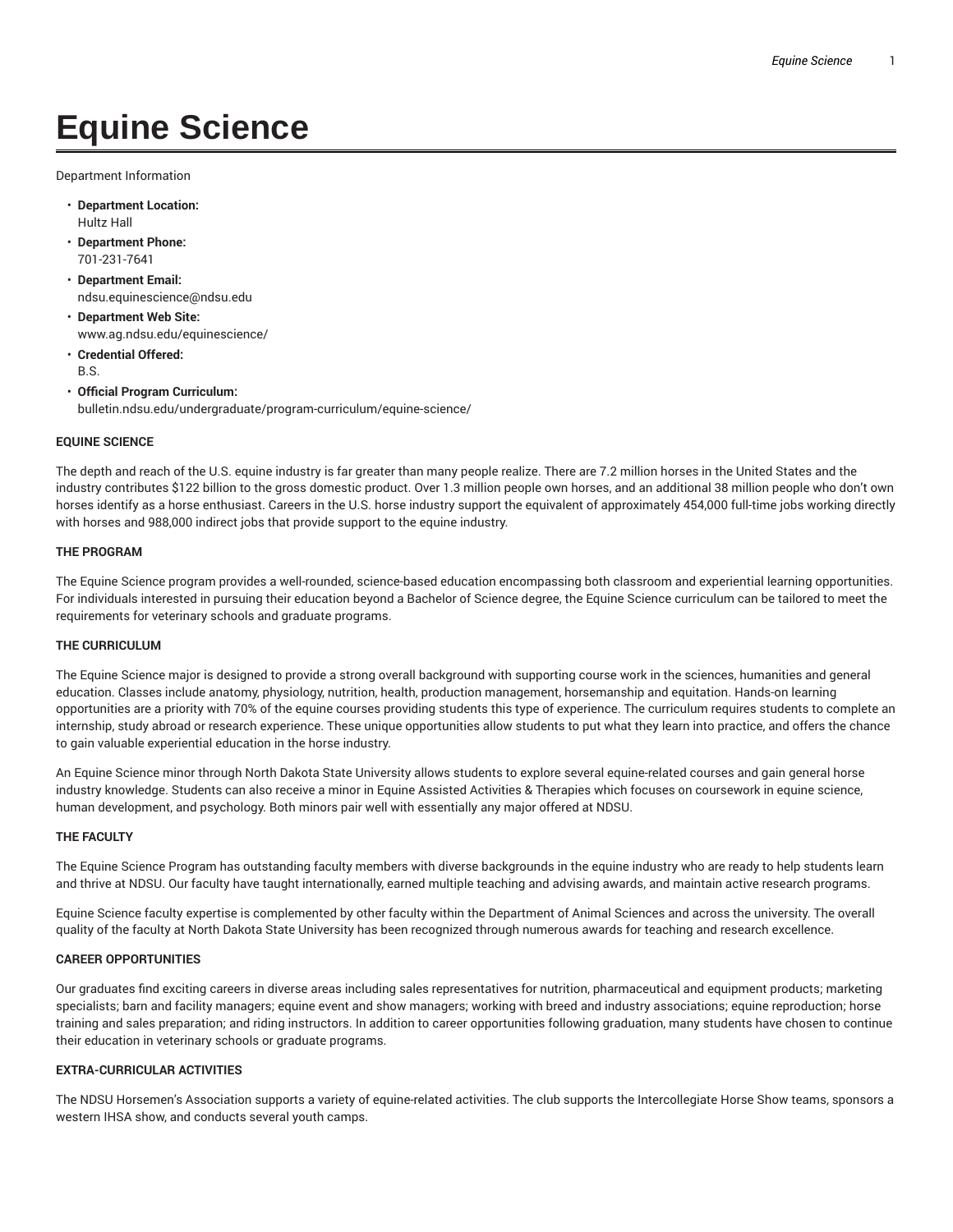The NDSU Rodeo Club provides students the opportunity to gain experience and knowledge of the sport of rodeo. The club supports the Intercollegiate Rodeo Team and also sponsors the Bison Stampede Rodeo each fall.

#### **FINANCIAL AID AND SCHOLARSHIPS**

Part-time work and work-study programs are available at the equine center, in several different livestock units, and in animal science laboratories within the department. Over \$50,000 in departmental scholarships are awarded to Equine Science, Animal Science and Veterinary Technology students annually. In addition, the College of Agriculture, Food Systems, and Natural Resources awards scholarships each year to incoming freshman and current NDSU students. Contact the Office of the Dean, College of Agriculture, Food Systems, and Natural Resources, for more information on college scholarships https://www.ag.ndsu.edu/academics/scholarships

Student loan, grant and work-study information is available from the Office of Financial Aid and Scholarships, and One Stop https://www.ndsu.edu/ onestop/finaid/

# **Plan of Study**

**First Year**

Please note this is a sample plan of study and not an official curriculum. Actual student schedules for each semester will vary depending on start year, education goals, applicable transfer credit, and course availability. Students are encouraged to work with their academic advisor on a regular basis to review degree progress and customize an individual plan of study.

| <b>Credits Spring</b>  | <b>Credits</b>            |
|------------------------|---------------------------|
| 1 ANSC 223             | $\sqrt{2}$                |
| 3 BIOL 111             | $\ensuremath{\mathsf{3}}$ |
| 2 COMM 110             | $\ensuremath{\mathsf{3}}$ |
| 3 BIOL 100L            | $\mathbf{1}$              |
| 4 ENGL 120             | 3                         |
| 3 Humanities/Fine Arts | 3                         |
| 16                     | 15                        |
|                        |                           |
| <b>Credits Spring</b>  | <b>Credits</b>            |
| 3 AGEC 244             | 3                         |
| 2 MICR 202             | $\mathbf{2}$              |
| 1 MICR 202L            | $\mathbf{1}$              |
| 3 STAT 330             | $\ensuremath{\mathsf{3}}$ |
| 1 ECON 201             | 3                         |
| 1 Humanities/Fine Arts | 3                         |
| 3                      |                           |
| 14                     | 15                        |
|                        |                           |
| <b>Credits Spring</b>  | <b>Credits</b>            |
| 3 ANSC 364             | $\ensuremath{\mathsf{3}}$ |
| 3 ANSC 358             | $\overline{2}$            |
| 3 BIOC 260             | $\overline{4}$            |
| 3 ANSC 371             | $\ensuremath{\mathsf{3}}$ |
| 3 Elective             | 3                         |
| 15                     | 15                        |
|                        |                           |
| <b>Credits Spring</b>  | <b>Credits</b>            |
| 2 ANSC 480             | 3                         |
| 6 ANSC 478             | 3                         |
|                        |                           |